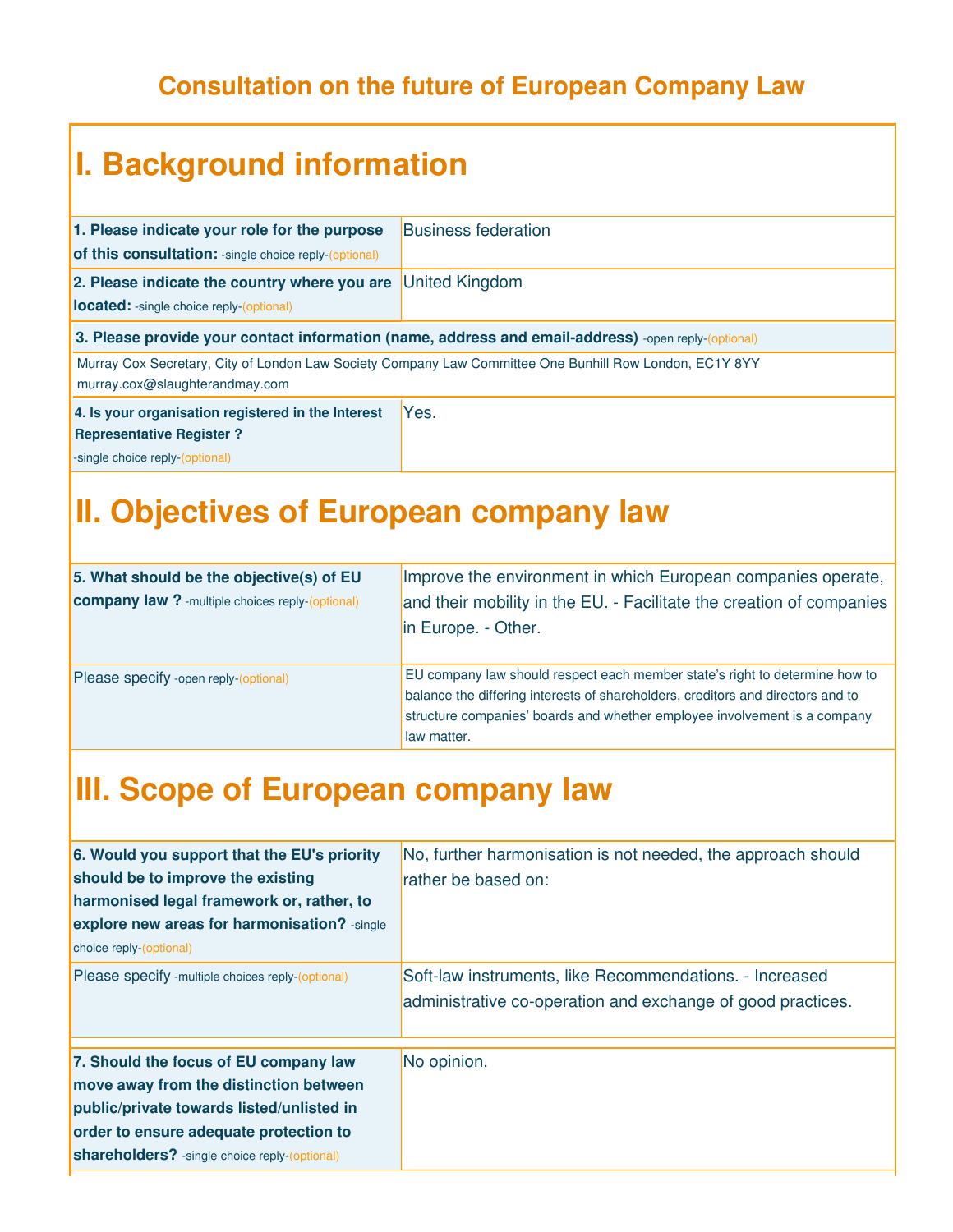# **IV. User-friendly regulatory framework for European company law**

| 8. Do you think that codifying existing EU        | No, this is not an idea worth pursuing. |
|---------------------------------------------------|-----------------------------------------|
| company law Directives, thus reducing             |                                         |
| potential inconsistencies, overlaps or gaps,      |                                         |
| is an idea worth pursuing? - single choice reply- |                                         |
| (optional)                                        |                                         |
| Please specify -open reply-(optional)             |                                         |

### **V. EU company legal forms**

| 9. What, if any, is the added value that EU<br>company legal forms bring for European<br><b>business?</b> -multiple choices reply-(optional)                             | The European image of those company law forms. - Their<br>European label ("SE", "SCE"). - Their full legal personality. -<br>Workable alternatives to existing national company law forms. -<br>The possibility not to be subject to compulsory national<br>requirements (for example, the SE allow public limited-liability<br>companies to choose between one-tier and two-tier management<br>structure). - The possibility to carry out operations, like<br>cross-border transfer of seat. |
|--------------------------------------------------------------------------------------------------------------------------------------------------------------------------|-----------------------------------------------------------------------------------------------------------------------------------------------------------------------------------------------------------------------------------------------------------------------------------------------------------------------------------------------------------------------------------------------------------------------------------------------------------------------------------------------|
| 10. What, if any, are the main shortcomings<br>of EU legislation introducing EU company<br>legal forms? - multiple choices reply-(optional)                              | The complexity linked to frequent cross-references to relevant<br>national legislation. - The differences in the way EU company law<br>forms are understood and used at national level. - The limitations<br>that derive from unanimity decision-making.                                                                                                                                                                                                                                      |
| 11. Should existing EU company legal forms<br>be reviewed -single choice reply-(optional)                                                                                | Yes, in particular concerning                                                                                                                                                                                                                                                                                                                                                                                                                                                                 |
| Please specify -multiple choices reply-(optional)                                                                                                                        | Simplification and rationalisation of existing procedures. -<br>Increased uniformity through reduction of cross-references to<br>national legislation. - Reduction of minimum capital required. -<br>Possibility to have the registered office and the headquarters in<br>two Member States.                                                                                                                                                                                                  |
| 12. Could optional models such as the EMCA Yes.<br>-or similar projects- be a suitable alternative<br>to traditional harmonisation? - single choice reply-<br>(optional) |                                                                                                                                                                                                                                                                                                                                                                                                                                                                                               |
| Please explain -open reply-(optional)                                                                                                                                    | Member states may find EMCA's work helpful when considering a particular point<br>of law. However we do not think EMCA provides a suitable basis for any<br>European Company Law because it has not benefited from the views of business,<br>investors, creditors, legal practitioners and other interested parties.                                                                                                                                                                          |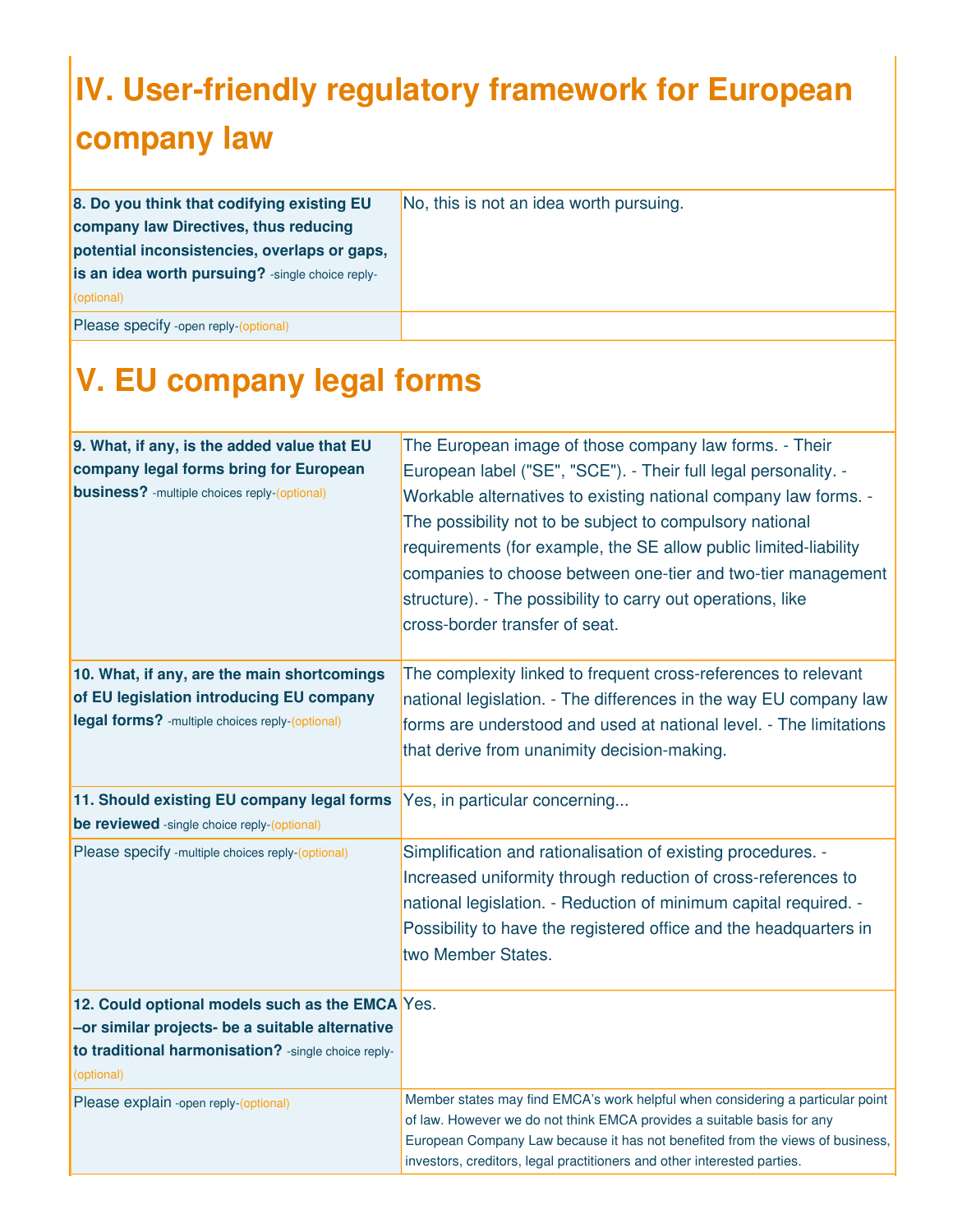# **VI. The particular case of the** *societas privata europaea* **(SPE) statute**

| 13. Should the Commission explore<br>alternative means to support European<br>SMEs engaged in cross-border activities?<br>-single choice reply-(optional) | Yes.                                                                                                                                                                                                                                                                                                                                                                                                                                                                                                                                                                                                                                                                                                                        |
|-----------------------------------------------------------------------------------------------------------------------------------------------------------|-----------------------------------------------------------------------------------------------------------------------------------------------------------------------------------------------------------------------------------------------------------------------------------------------------------------------------------------------------------------------------------------------------------------------------------------------------------------------------------------------------------------------------------------------------------------------------------------------------------------------------------------------------------------------------------------------------------------------------|
| for example: - multiple choices reply-(optional)                                                                                                          | The Commission could prepare a new legislative proposal aimed<br>at promoting EU SMEs through the European labelling of existing<br>national company law instruments that meet a number of<br>pre-defined harmonised requirements. - The 12th Company Law<br>Directive could be reviewed in order to introduce a simplified<br>company charter to facilitate the organisation of groups (i.e. single<br>member private limited-liability companies would be exempted<br>from certain harmonised rules, not indispensable for a single<br>member company). - The scope of application of the SE Statute<br>could be modified to allow smaller EU companies to benefit from<br>it on the basis of more flexible requirements. |

# **VII. Cross-border transfer of a company's registered office**

| 14. Should the EU act to facilitate the<br>cross-border transfer of a company's<br>registered office? - single choice reply-(optional) | Yes, through a harmonizing Directive.                                                                                                                                                                                                                                                                                                                      |
|----------------------------------------------------------------------------------------------------------------------------------------|------------------------------------------------------------------------------------------------------------------------------------------------------------------------------------------------------------------------------------------------------------------------------------------------------------------------------------------------------------|
| 15. What should be the conditions for a<br>cross-border transfer of registered office?<br>-multiple choices reply-(optional)           | A transfer should not be possible if proceedings for winding up,<br>liquidation, insolvency, suspension of payments or similar<br>proceedings have been brought against the company. - A transfer<br>should be accepted by all Member States even when not<br>accompanied by the transfer of the company's headquarters or<br>principal place of business. |
| 16. What should be the consequences of a<br>cross-border transfer of registered office?<br>-multiple choices reply-(optional)          | There should be no winding-up of the company in the home<br>Member State. - The company should not lose its legal<br>personality. - The transfer should be tax neutral following the<br>approach of Directive 90/434 applicable to mergers, divisions,<br>transfers of assets and exchanges of shares concerning                                           |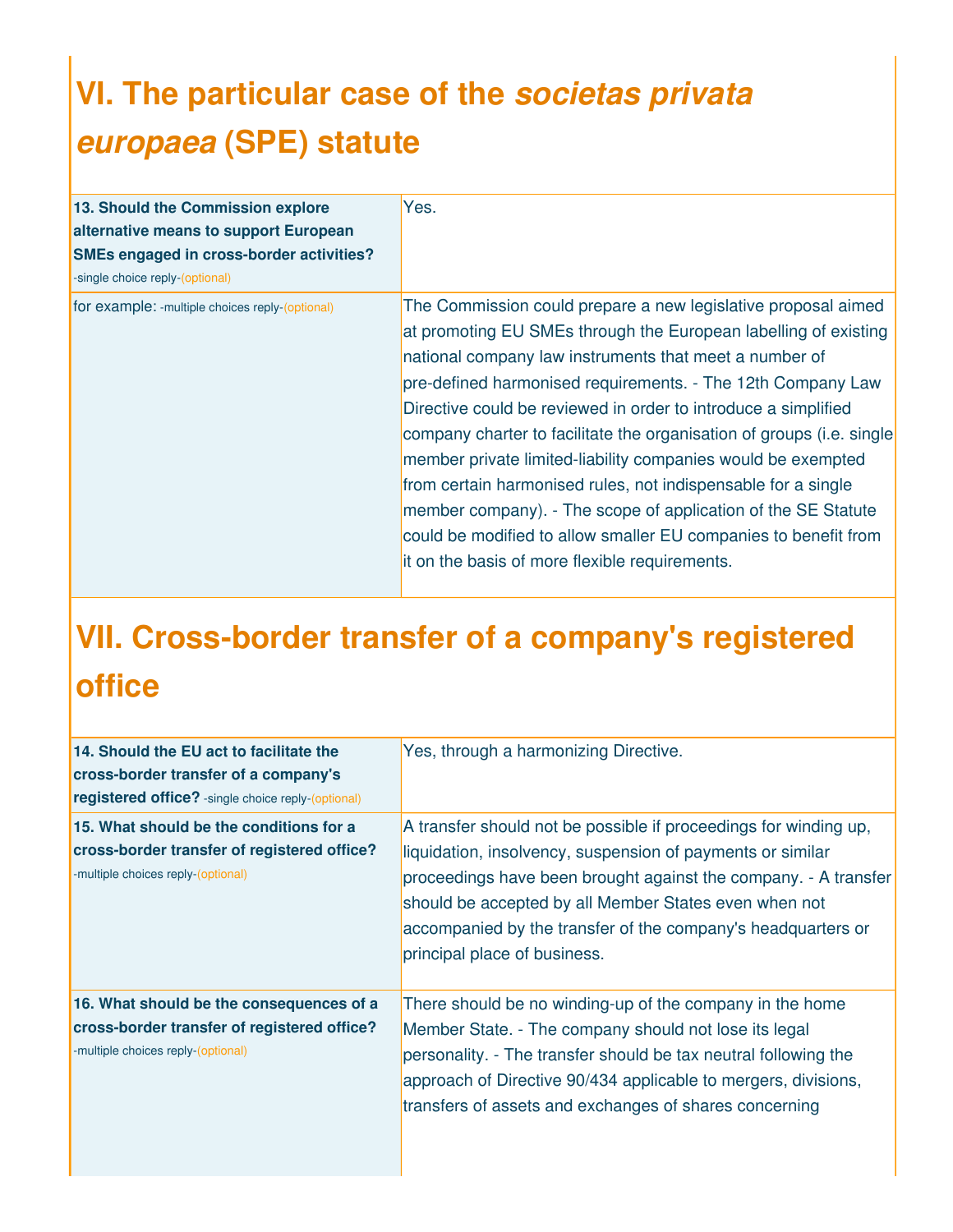companies of different Member States. - A transfer should not result in the loss of the pre-existing rights of shareholders, members, creditors and employees of the company.

#### **VIII Cross-border mergers**

| 17. Do you support further harmonized rules Yes.   |                                                                    |
|----------------------------------------------------|--------------------------------------------------------------------|
| in the Directive? - single choice reply-(optional) |                                                                    |
| Please specify which area -multiple choices reply- | The duration of the review by national authorities of cross-border |
| (optional)                                         | mergers. - The consequences of creditors' rights on the            |
|                                                    | completion of a cross-border merger. - Other.                      |
|                                                    |                                                                    |

#### **IX Cross-border divisions**

| 18. Do you support introducing regulation<br>regarding cross-border divisions at EU<br><b>level?</b> -single choice reply-(optional) | Yes.                                                                                                                                                                                                                                           |
|--------------------------------------------------------------------------------------------------------------------------------------|------------------------------------------------------------------------------------------------------------------------------------------------------------------------------------------------------------------------------------------------|
| And these harmonised rules should aim at<br><b>the following:</b> -multiple choices reply-(optional)                                 | Building rules on cross-border divisions around the framework<br>established in the Directive on cross-border mergers. Please<br>specify why. - Shared liability of the involved companies for<br>claims existing at the time of the division. |
| Please specify why: -multiple choices reply-(optional)                                                                               | The framework is well known by the relevant stakeholders. - The<br>framework presents the best structure to deal with this type of<br>cross-border activities.                                                                                 |
| Should this shared liability be based on the<br>distribution of assets in the division? - single choice<br>reply-(optional)          | No.                                                                                                                                                                                                                                            |
| Please specify -open reply-(optional)                                                                                                | Companies may want to determine where a particular liability should go. A liability<br>may exist in a particular part of the organisation and should stay there rather than<br>being apportioned based on assets.                              |

# **X. Groups of companies**

| 19. Do you see a need for EU intervention in No, there is no need for EU intervention. |  |
|----------------------------------------------------------------------------------------|--|
| this field -single choice reply-(optional)                                             |  |

#### **XI. Capital regime**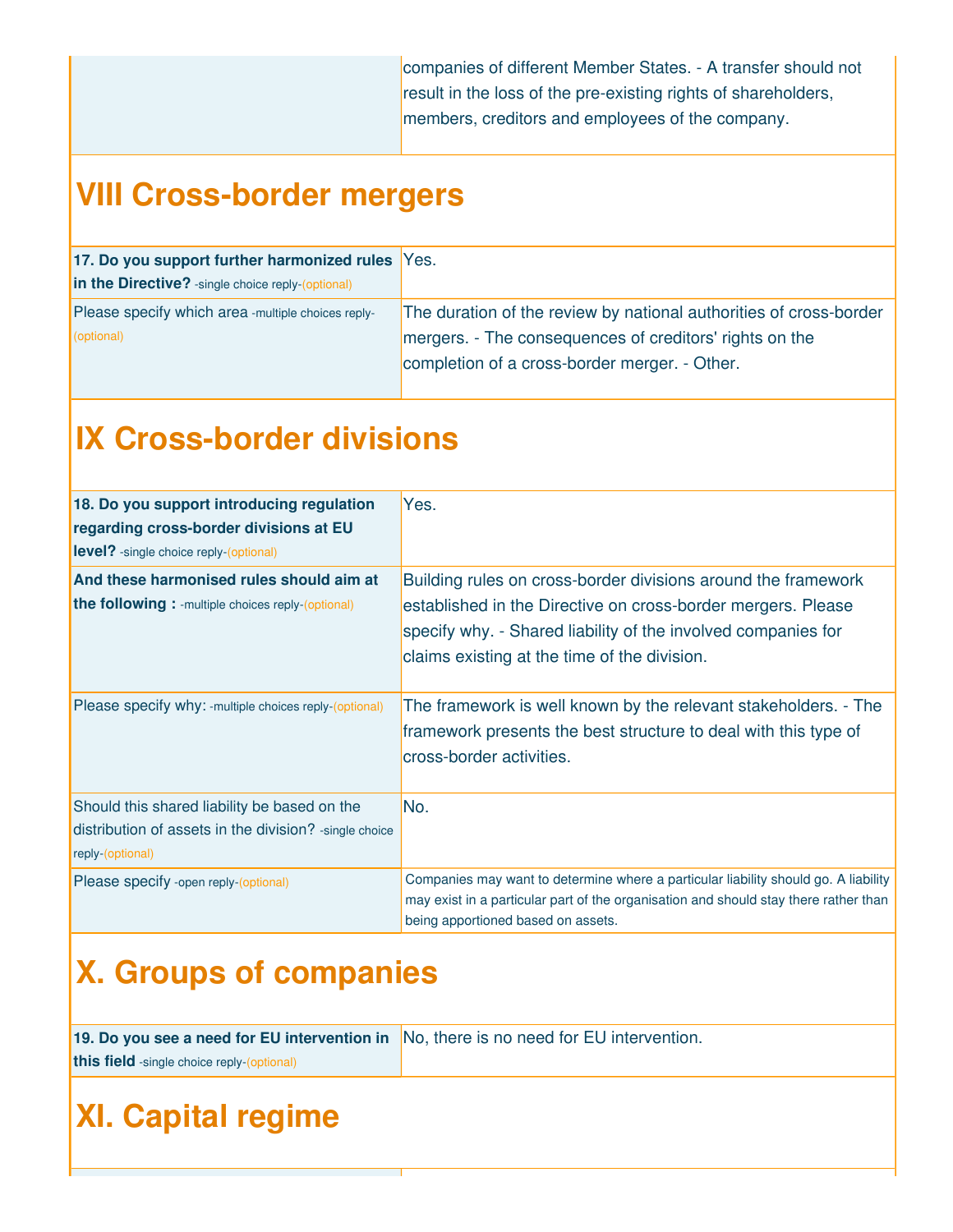| 20. In your opinion, should the Second                  | Yes.                                                                            |
|---------------------------------------------------------|---------------------------------------------------------------------------------|
| <b>Company Law Directive be reviewed?</b> -single       |                                                                                 |
| choice reply-(optional)                                 |                                                                                 |
| Please indicate what should be the aim of the review    | Abolition or change of the minimum capital requirement. -                       |
| Apart from the scope private-public, see question no 7. | Alternative use of the balance sheet test and of the solvency test.             |
| -multiple choices reply-(optional)                      | ⊦ Other.                                                                        |
|                                                         |                                                                                 |
| Please specify -open reply-(optional)                   | Any consideration of the solvency test should consider what the approach should |
|                                                         | be to contingent and prospective liabilities.                                   |

# **XII. Additional Comments**

| 21. Do you wish to upload a document with<br>additional comments? | Yes. |
|-------------------------------------------------------------------|------|
|                                                                   |      |
| If you have additional comments you have the                      |      |
| possibility to upload these in a separate                         |      |
| document here. We kindly ask you to use this                      |      |
| option only for comments you haven't already                      |      |
| expressed. - single choice reply-(optional)                       |      |